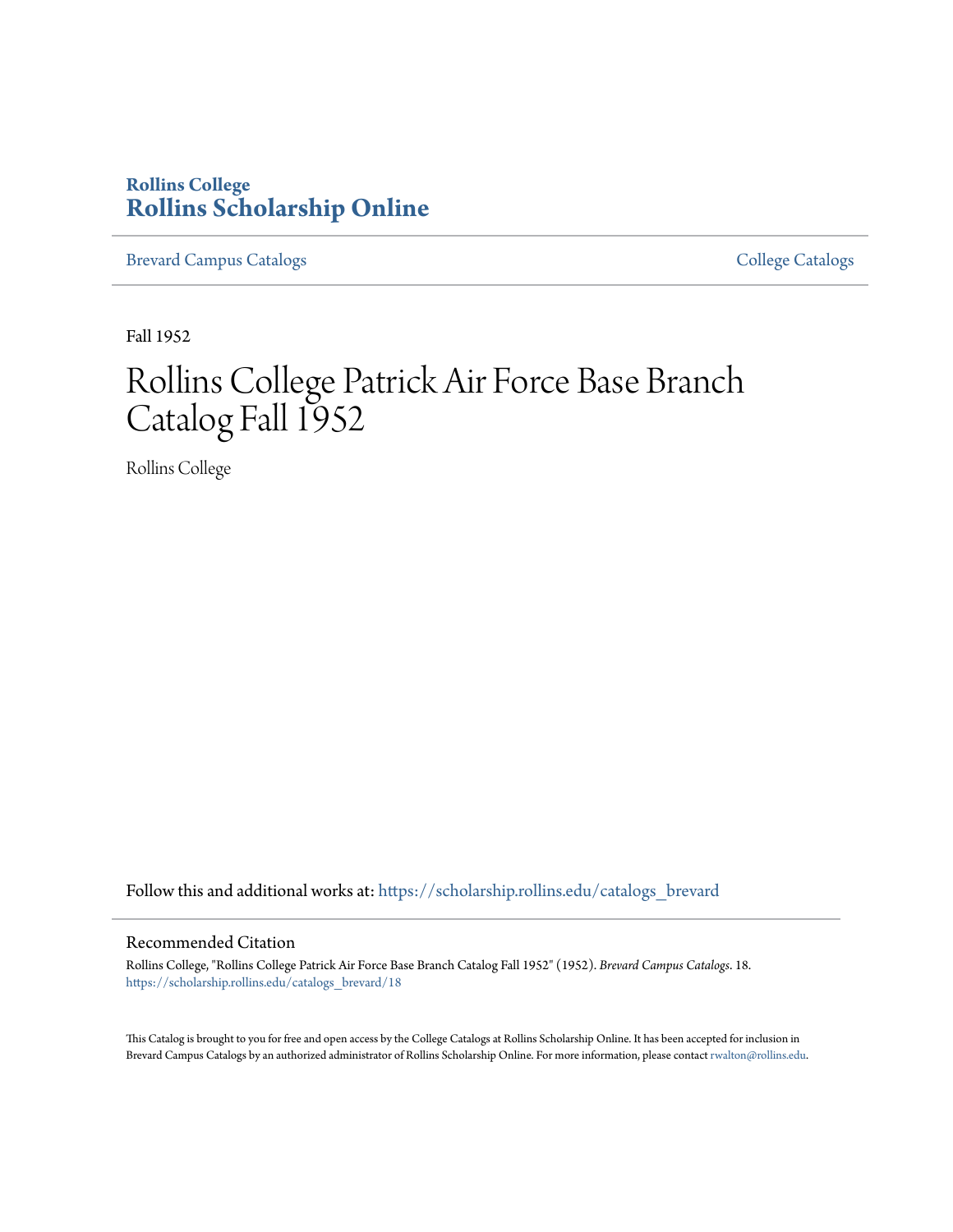# $-1952-3$ FALL SEMESTER **ROLLINS COLLEGE** WINTER PARK, FLORIDA

evening classes conducted at PATRICK AIR FORCE BASE FLORIDA

> This booklet has been prepared by the Education Center of the Base Information and Education Office for your information and guidance. You are invited to call ext. 24-261 or come to the I&E Office for detailed information.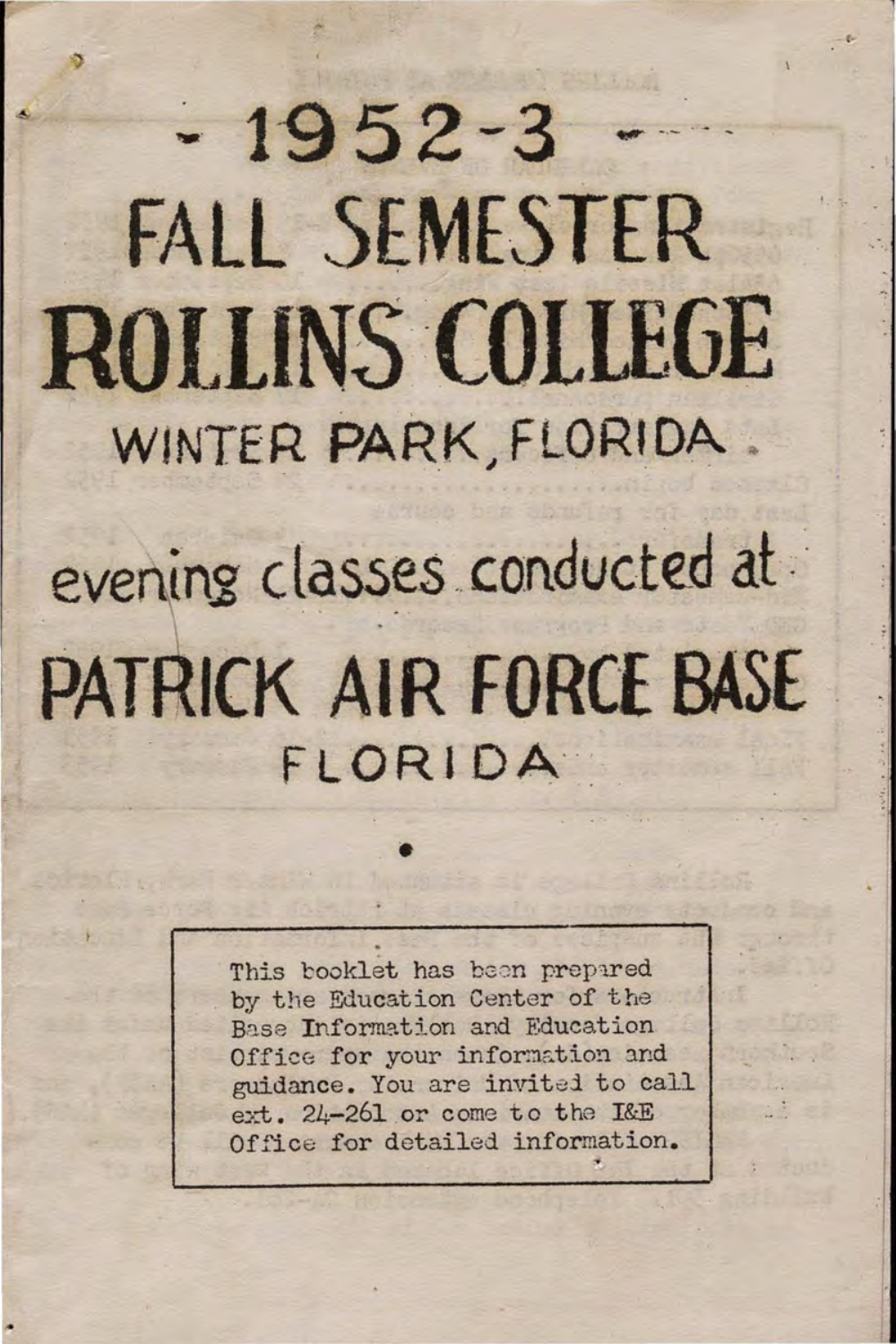#### ROLLINS COLLEGE AT PATRICK.

#### CALEVDAR OF EVENTS

| Registration for classes 8-19 September 1952        |         |  |
|-----------------------------------------------------|---------|--|
| 8 September 1952<br>6550th Air Base Wing            |         |  |
| 6541st Missile Test Wing<br>10 September 1952       |         |  |
| 6555th Guided Missile Wing<br>12:September 1952     |         |  |
| 6556th Guided Missile Sq<br>15 September 1952.      |         |  |
| 17 September 1952<br>Headquarters AFMTC             |         |  |
| Civilian personnel<br>17 September 1952             |         |  |
| Late registration for incoming<br>the indicated     |         |  |
| airmen and officers<br>19 September 1952            |         |  |
| Classes begin<br>29 September 1952                  |         |  |
| Last, day for refunds and course                    |         |  |
|                                                     |         |  |
| Open house at Rollins (tentative) W. November, 1952 |         |  |
| Mid-semester examinations17-21 November             | 1952    |  |
| GED Tests and Progress Records                      |         |  |
| completed by,<br>1 December                         | $-1952$ |  |
| Christmas vacation<br>22 December                   | 1952    |  |
| thru 5 January                                      | 1953    |  |
| Final examinations2-16 January                      | 1953    |  |
| Fall semester ends 19 January                       | 1953    |  |
|                                                     |         |  |

Rollins Collage is situated in Winter Park, Florida and conducts evening classes at Patrick Air Force Base through the auspices of the Base Information and Education Office.

Instructors for these classes are members of the Rollins College faculty. Rollins is accredited under the Southern Associon(SA), is on the approved list of the American Association of University Professors (AAUP), and is a member of the American Association of Colleges (AAC).

REGISTRATION for the fall semester will be conducted at the I&E Office located in the west wing of building 501. Telephone extension 24-261.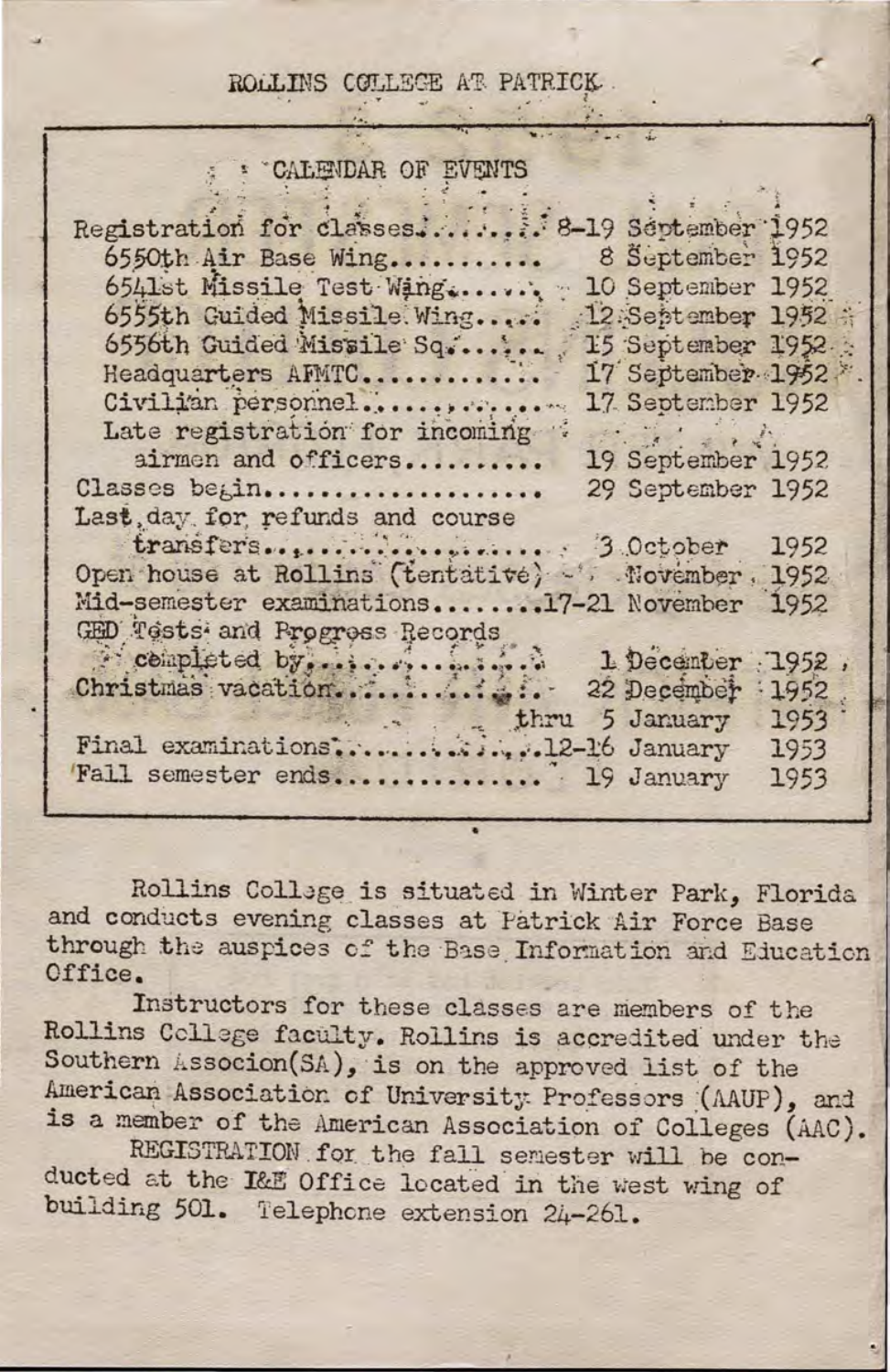#### ADMISSION REQUIREMENTS

Airmen, officers, and civilian personnel are eligible for admission under the following conditions:

1. Students must have graduated from a four year high school with 15 carpegie units. Equivalency diplomas obtained on the basis of successful completion of the high school level GED Test may be accepted in place of the above requirement with the consent of the college registrar.

2. Students who are pursuing a degree at Rollins must submit transcripts of previous college work to the college through the Information and Education Office.

3. Military personnel (excluding GI Bill students) must complete the college level GED Test if the student has not completed three full years of college. He must execute AF Form 186, "Education Progress Report", by 1 December 1952.

#### TUITION COSTS

|                                | cost per course |
|--------------------------------|-----------------|
| Airmen (I&E Status) \$ 7.50 *  |                 |
| Officers (I&E Status) \$7.50 * |                 |
| Civilian personnel \$30.00     |                 |

Airmen (WW II GI Bill).............. No cost Officers (WW II GI Bill)............. No cost Civilians (WW II GI Bill)........... No cost

Postal money order covering tuition should be made out to: Rollins College, Winter Park, Florida. Cost of textbooks is from \$2 to \$5 for each course. There is no cost for texts under the GI Bill.

Note: No person is eligible for educational benefits under the new K-Vet Bill until they have officially been. discharged from the service.

\* The Air Force pays 3/4 of the actual tuition cost of  $$30.00.$